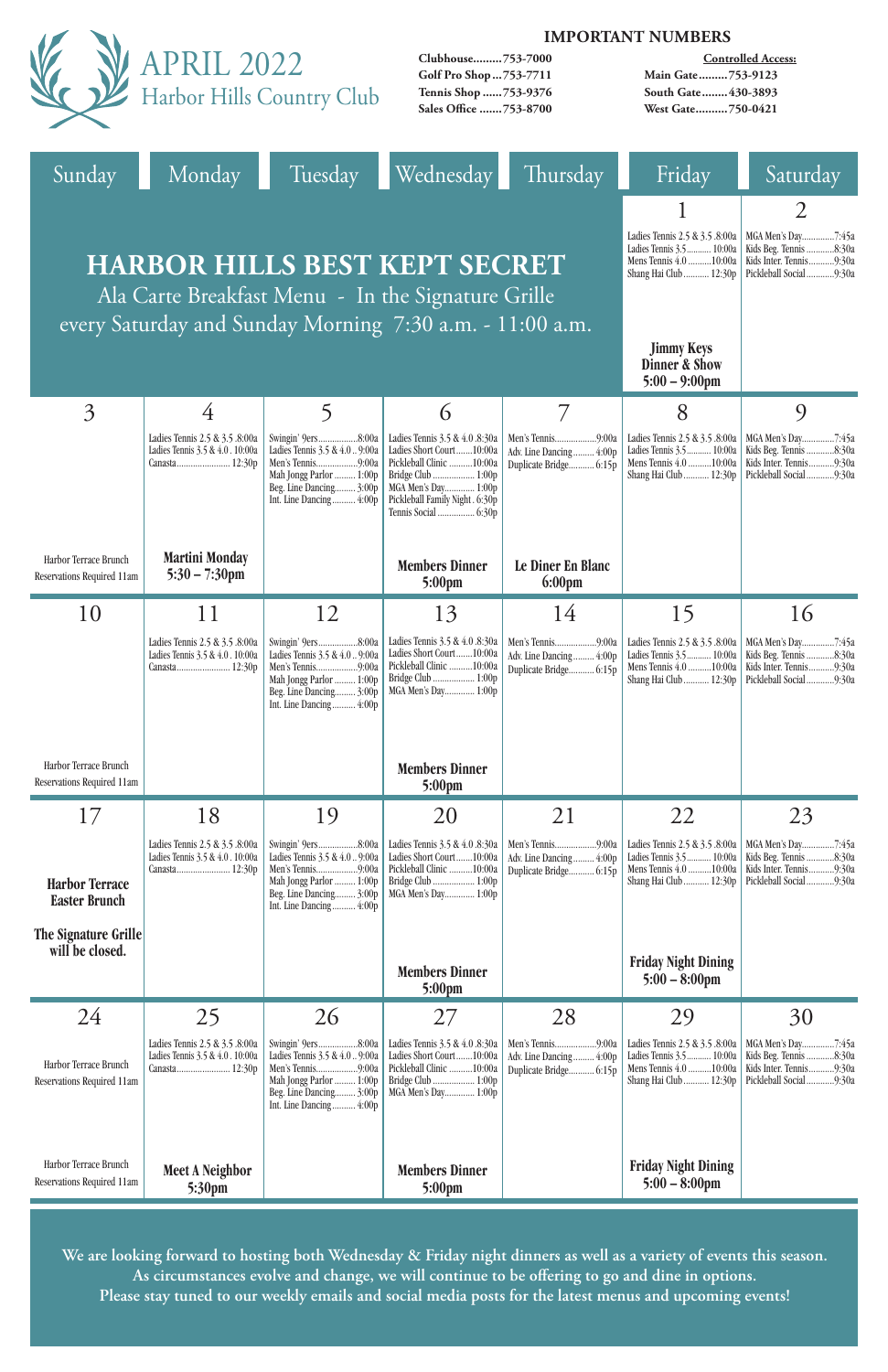

#### **IMPORTANT NUMBERS**

**Clubhouse.........753-7000 Golf Pro Shop...753-7711 Tennis Shop ......753-9376 Sales Office .......753-8700**

**Controlled Access: Main Gate.........753-9123 South Gate........430-3893 West Gate..........750-0421**

| Sunday                                                        | Monday                                                                                                | Tuesday                                                                                                                                                                                                                                                                                                                                | Wednesday                                                                                                                                                                                      | Thursday                                          | Friday                                                                                                                        | Saturday                                                                                          |  |
|---------------------------------------------------------------|-------------------------------------------------------------------------------------------------------|----------------------------------------------------------------------------------------------------------------------------------------------------------------------------------------------------------------------------------------------------------------------------------------------------------------------------------------|------------------------------------------------------------------------------------------------------------------------------------------------------------------------------------------------|---------------------------------------------------|-------------------------------------------------------------------------------------------------------------------------------|---------------------------------------------------------------------------------------------------|--|
|                                                               | Mens Tennis 2.5 & 3.58:00a<br>Ladies Tennis 2.5 & 3.5 .8:00a<br>Ladies Tennis 3.5 & 4.0 . 10:00a      | 3<br>Swingin' 9ers8:00a<br>Ladies Tennis 3.5 & 4.0  9:00a<br>Mah Jongg Parlor  1:00p<br>Beg. Line Dancing 3:00p<br>Int. Line Dancing 4:00p                                                                                                                                                                                             | Ladies Tennis 3.5 & 4.0 .8:30a<br>Ladies Short Court10:00a<br>Pickleball Clinic 10:00a<br>Bridge Club  1:00p<br>MGA Men's Day 1:00p<br>Pickleball Family Night . 6:30p<br>Tennis Social  6:30p | Adv. Line Dancing 4:00p<br>Duplicate Bridge 6:15p | $\mathbf 6$<br>Ladies Tennis 2.5 & 3.5 .8:00a<br>Ladies Tennis 3.5 10:00a<br>Mens Tennis 4.0 10:00a<br>Shang Hai Club  12:30p | MGA Men's Day7:45a<br>Kids Beg. Tennis 8:30a<br>Kids Inter. Tennis9:30a<br>Pickleball Social9:30a |  |
| Harbor Terrace Brunch<br>Reservations Required 11am           | <b>Martini Monday</b><br>$5:30 - 7:30$ pm                                                             |                                                                                                                                                                                                                                                                                                                                        | <b>Members Dinner</b><br>$5:00 \text{pm}$                                                                                                                                                      | <b>LGA Luncheon</b><br>$11:00am - 3:00pm$         |                                                                                                                               |                                                                                                   |  |
| 8                                                             | 9                                                                                                     | 10                                                                                                                                                                                                                                                                                                                                     | 11                                                                                                                                                                                             | 12                                                | 13                                                                                                                            | 14                                                                                                |  |
| <b>Harbor Terrace</b><br><b>Mother's Day</b><br><b>Brunch</b> | Mens Tennis 2.5 & 3.58:00a<br>Ladies Tennis 2.5 & 3.5 .8:00a<br>Ladies Tennis 3.5 & 4.0. 10:00a       | Swingin' 9ers8:00a<br>Ladies Tennis 3.5 & 4.0  9:00a<br>Mah Jongg Parlor  1:00p<br>Beg. Line Dancing 3:00p<br>Int. Line Dancing 4:00p                                                                                                                                                                                                  | Ladies Tennis 3.5 & 4.0 .8:30a<br>Ladies Short Court10:00a<br>Pickleball Clinic 10:00a<br>Bridge Club  1:00p<br>MGA Men's Day 1:00p<br>Pickleball Family Night . 6:30p                         | Adv. Line Dancing 4:00p<br>Duplicate Bridge 6:15p | Ladies Tennis 2.5 & 3.5 .8:00a<br>Ladies Tennis 3.5 10:00a<br>Mens Tennis 4.0 10:00a<br>Shang Hai Club  12:30p                | MGA Men's Day7:45a<br>Kids Beg. Tennis 8:30a<br>Kids Inter. Tennis9:30a<br>Pickleball Social9:30a |  |
|                                                               |                                                                                                       |                                                                                                                                                                                                                                                                                                                                        | <b>Members Dinner</b><br>$5:00 \text{pm}$                                                                                                                                                      |                                                   | <b>Friday Night Dining</b><br>$5:00 - 8:00$ pm                                                                                |                                                                                                   |  |
| 15                                                            | 16                                                                                                    | 17                                                                                                                                                                                                                                                                                                                                     | 18                                                                                                                                                                                             | 19                                                | 20                                                                                                                            | 21                                                                                                |  |
|                                                               | Ladies Tennis 3.5 & 4.0 . 10:00a                                                                      | Mens Tennis 2.5 & 3.58:00a   Swingin' 9ers8:00a  <br>Ladies Tennis 2.5 & 3.5 8:00a   Ladies Tennis 3.5 & 4.0  9:00a   Ladies Short Court  10:00a   Adv. Line Dancing  4:00p   Ladies Tennis 3.5  10:00a   Kids Beg. Tennis 8:30a<br>Men's Tennis9:00a<br>Mah Jongg Parlor  1:00p<br>Beg. Line Dancing 3:00p<br>Int. Line Dancing 4:00p | Pickleball Clinic  10:00a<br>Bridge Club  1:00p<br>MGA Men's Day 1:00p                                                                                                                         | Duplicate Bridge 6:15p                            | Mens Tennis 4.0 10:00a<br>Shang Hai Club  12:30p                                                                              | Kids Inter. Tennis9:30a<br>Pickleball Social9:30a                                                 |  |
| Harbor Terrace Brunch<br>Reservations Required 11am           |                                                                                                       |                                                                                                                                                                                                                                                                                                                                        | <b>Members Dinner</b><br>$5:00 \text{pm}$                                                                                                                                                      |                                                   | <b>Friday Night Dining</b><br>$5:00 - 8:00$ pm                                                                                |                                                                                                   |  |
| 22                                                            | 23                                                                                                    | 24                                                                                                                                                                                                                                                                                                                                     | 25                                                                                                                                                                                             | 26                                                | 27                                                                                                                            | 28                                                                                                |  |
|                                                               | Mens Tennis 2.5 & 3.58:00a<br>Ladies Tennis 2.5 & 3.5 .8:00a<br>Ladies Tennis 3.5 & 4.0 . 10:00a      | Swingin' 9ers8:00a<br>Ladies Tennis 3.5 & 4.0  9:00a<br>Men's Tennis9:00a<br>Mah Jongg Parlor  1:00p<br>Beg. Line Dancing 3:00p<br>Int. Line Dancing 4:00p                                                                                                                                                                             | Ladies Tennis 3.5 & 4.0 .8:30a<br>Ladies Short Court10:00a<br>Pickleball Clinic 10:00a<br>Bridge Club  1:00p<br>MGA Men's Day 1:00p                                                            | Adv. Line Dancing 4:00p<br>Duplicate Bridge 6:15p | Ladies Tennis 2.5 & 3.5 .8:00a<br>Ladies Tennis 3.5 10:00a<br>Mens Tennis 4.0 10:00a<br>Shang Hai Club  12:30p                | MGA Men's Day7:45a<br>Kids Beg. Tennis 8:30a<br>Kids Inter. Tennis9:30a<br>Pickleball Social9:30a |  |
| Harbor Terrace Brunch<br>Reservations Required 11am           | <b>Meet A Neighbor</b><br>$5:30 \text{pm}$                                                            |                                                                                                                                                                                                                                                                                                                                        | <b>Members Dinner</b><br>$5:00 \text{pm}$                                                                                                                                                      |                                                   | <b>Friday Night Dining</b><br>$5:00 - 8:00$ pm                                                                                |                                                                                                   |  |
| 29<br>Harbor Terrace Brunch<br>Reservations Required 11am     | 30<br>Mens Tennis 2.5 & 3.58:00a<br>Ladies Tennis 2.5 & 3.5 .8:00a<br>Ladies Tennis 3.5 & 4.0. 10:00a | 31<br>Swingin' 9ers8:00a<br>Ladies Tennis 3.5 & 4.0  9:00a<br>Men's Tennis9:00a<br>Mah Jongg Parlor  1:00p<br>Beg. Line Dancing 3:00p<br>Int. Line Dancing 4:00p                                                                                                                                                                       | <b>SUNDAY BRUNCH</b><br>The entire family can enjoy our Sunday Brunch<br>Casual dress or your Sunday Best!<br>11:00 a.m. $-$ 2:00 p.m.                                                         |                                                   |                                                                                                                               |                                                                                                   |  |
| Harbor Terrace Brunch<br>Reservations Required 11am           | <b>Memorial Day</b>                                                                                   |                                                                                                                                                                                                                                                                                                                                        | Please call 753-7000 for Reservations                                                                                                                                                          |                                                   |                                                                                                                               |                                                                                                   |  |

**We are looking forward to hosting both Wednesday & Friday night dinners as well as a variety of events this season. As circumstances evolve and change, we will continue to be offering to go and dine in options. Please stay tuned to our weekly emails and social media posts for the latest menus and upcoming events!**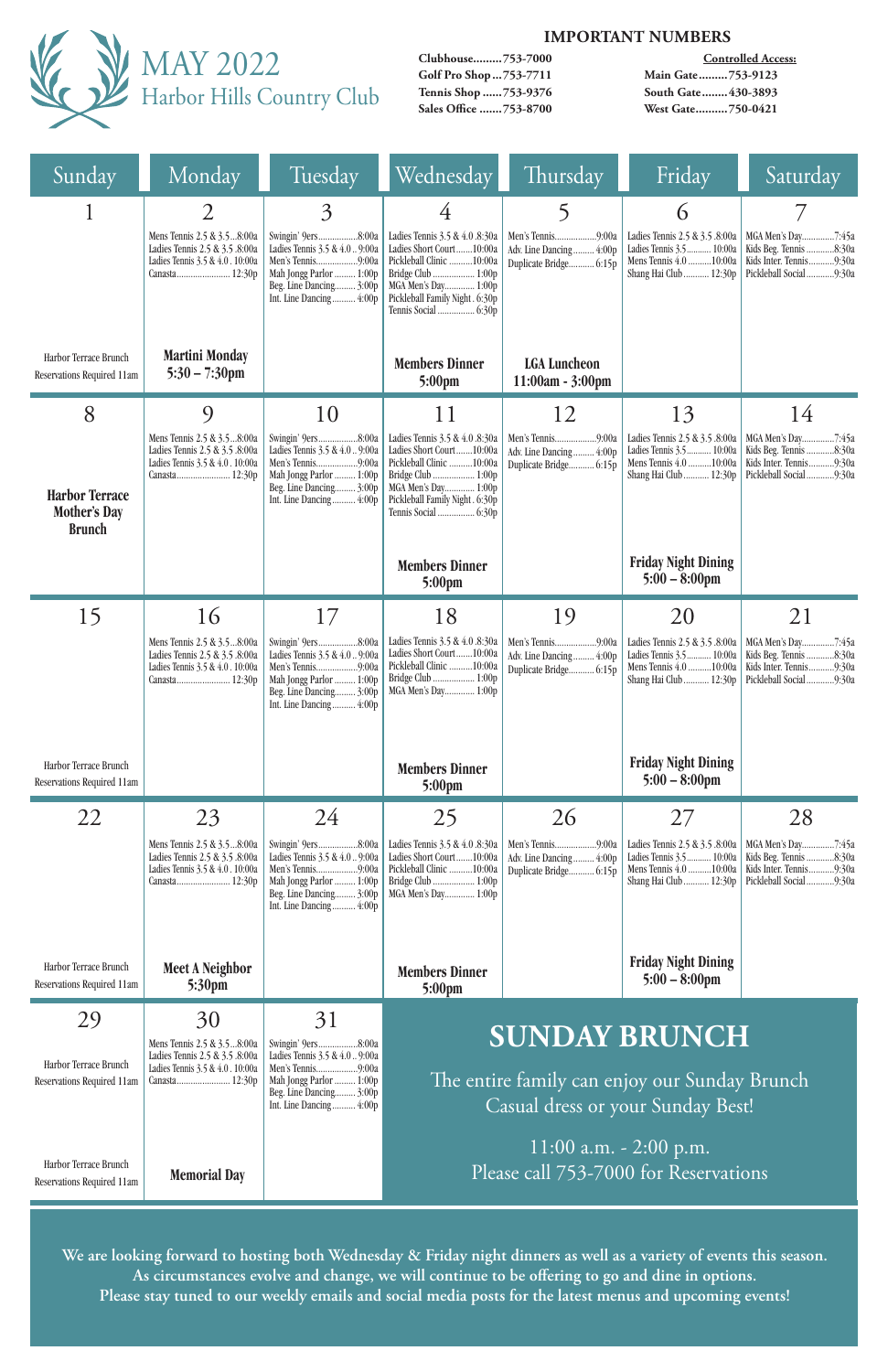

### **IMPORTANT NUMBERS**

**Clubhouse.........753-7000 Golf Pro Shop...753-7711 Tennis Shop ......753-9376 Sales Office .......753-8700**

**Controlled Access: Main Gate.........753-9123 South Gate........430-3893 West Gate..........750-0421**

| Sunday                                                                                                                           | Monday                                                            | Tuesday                                                                                                                                                                                                                                                                                                    | Wednesday                                                                                                                                                                                      | Thursday                                                               | Friday                                                                                                              | Saturday                                                                                               |
|----------------------------------------------------------------------------------------------------------------------------------|-------------------------------------------------------------------|------------------------------------------------------------------------------------------------------------------------------------------------------------------------------------------------------------------------------------------------------------------------------------------------------------|------------------------------------------------------------------------------------------------------------------------------------------------------------------------------------------------|------------------------------------------------------------------------|---------------------------------------------------------------------------------------------------------------------|--------------------------------------------------------------------------------------------------------|
| <b>HARBOR HILLS BEST KEPT SECRET</b><br>Ala Carte Breakfast Menu<br>In the Signature Grille<br>every Saturday and Sunday Morning |                                                                   |                                                                                                                                                                                                                                                                                                            | Ladies Tennis 3.5 & 4.0 .8:30a<br>Ladies Short Court10:00a<br>Pickleball Clinic 10:00a<br>Bridge Club  1:00p<br>MGA Men's Day 1:00p<br>Pickleball Family Night . 6:30p<br>Tennis Social  6:30p | 2<br>Adv. Line Dancing 4:00p<br>Duplicate Bridge 6:15p                 | 3<br>Ladies Tennis 2.5 & 3.5 .8:00a<br>Ladies Tennis 3.5 10:00a<br>Mens Tennis 4.0 10:00a<br>Shang Hai Club  12:30p | 4<br>MGA Men's Day7:45a<br>Kids Beg. Tennis 8:30a<br>Kids Inter. Tennis9:30a<br>Pickleball Social9:30a |
|                                                                                                                                  | 7:30 a.m. - 11:00 a.m.                                            |                                                                                                                                                                                                                                                                                                            | <b>Members Dinner</b><br>$5:00 \text{pm}$                                                                                                                                                      |                                                                        | <b>Friday Night Dining</b><br>$5:00 - 8:00$ pm                                                                      | <b>First Academy</b><br><b>Golf Tournament</b><br>1:00 <sub>pm</sub>                                   |
| 5                                                                                                                                | 6                                                                 | $\overline{7}$                                                                                                                                                                                                                                                                                             | 8                                                                                                                                                                                              | $\overline{Q}$                                                         | 10                                                                                                                  | 11                                                                                                     |
|                                                                                                                                  | Ladies Tennis 2.5 & 3.5 .8:00a<br>Ladies Tennis 3.5 & 4.0. 10:00a | Swingin' 9ers8:00a<br>Ladies Tennis 3.5 & 4.0  9:00a<br>Men's Tennis9:00a<br>Mah Jongg Parlor  1:00p<br>Beg. Line Dancing 3:00p<br>Int. Line Dancing 4:00p                                                                                                                                                 | Ladies Tennis 3.5 & 4.0 .8:30a<br>Ladies Short Court10:00a<br>Pickleball Clinic 10:00a<br>Bridge Club  1:00p<br>MGA Men's Day 1:00p<br>Pickleball Family Night . 6:30p<br>Tennis Social  6:30p | Men's Tennis9:00a<br>Adv. Line Dancing 4:00p<br>Duplicate Bridge 6:15p | Ladies Tennis 2.5 & 3.5 .8:00a<br>Ladies Tennis 3.5 10:00a<br>Mens Tennis 4.0 10:00a<br>Shang Hai Club  12:30p      | MGA Men's Day7:45a<br>Kids Beg. Tennis 8:30a<br>Kids Inter. Tennis9:30a<br>Pickleball Social9:30a      |
| Harbor Terrace Brunch<br>Reservations Required 11am                                                                              | <b>Martini Monday</b><br>$5:30 - 7:30$ pm                         |                                                                                                                                                                                                                                                                                                            | <b>Members Dinner</b><br>$5:00 \text{pm}$                                                                                                                                                      |                                                                        |                                                                                                                     |                                                                                                        |
| 12                                                                                                                               | 13                                                                | 14                                                                                                                                                                                                                                                                                                         | 15                                                                                                                                                                                             | 16                                                                     | 17                                                                                                                  | 18                                                                                                     |
|                                                                                                                                  | Ladies Tennis 2.5 & 3.5 .8:00a                                    | Swingin' 9ers8:00a<br>Ladies Tennis 3.5 & 4.0 . 10:00a   Ladies Tennis 3.5 & 4.0 . 9:00a   Ladies Short Court 10:00a   Adv. Line Dancing  4:00p   Ladies Tennis 3.5  10:00a   Kids Beg. Tennis 8:30a<br>Men's Tennis9:00a<br>Mah Jongg Parlor  1:00p<br>Beg. Line Dancing 3:00p<br>Int. Line Dancing 4:00p | Pickleball Clinic 10:00a<br>Bridge Club  1:00p<br>MGA Men's Day 1:00p                                                                                                                          | Duplicate Bridge 6:15p                                                 | Mens Tennis $4.0$ 10:00a<br>Shang Hai Club  12:30p                                                                  | Kids Inter. Tennis9:30a<br>Pickleball Social9:30a                                                      |
| Harbor Terrace Brunch<br>Reservations Required 11am                                                                              |                                                                   |                                                                                                                                                                                                                                                                                                            | <b>Members Dinner</b><br>$5:00 \text{pm}$                                                                                                                                                      |                                                                        | <b>Friday Night Dining</b><br>$5:00 - 8:00$ pm                                                                      |                                                                                                        |
| 19                                                                                                                               | 20                                                                | 21                                                                                                                                                                                                                                                                                                         | 22                                                                                                                                                                                             | 23                                                                     | 24                                                                                                                  | 25                                                                                                     |
| <b>Father's Day</b>                                                                                                              | Ladies Tennis 2.5 & 3.5 .8:00a<br>Ladies Tennis 3.5 & 4.0. 10:00a | Swingin' 9ers8:00a<br>Ladies Tennis 3.5 & 4.0  9:00a<br>Men's Tennis9:00a<br>Mah Jongg Parlor  1:00p<br>Beg. Line Dancing 3:00p<br>Int. Line Dancing 4:00p                                                                                                                                                 | Ladies Tennis 3.5 & 4.0 .8:30a<br>Ladies Short Court10:00a<br>Pickleball Clinic 10:00a<br>Bridge Club  1:00p<br>MGA Men's Day 1:00p                                                            | Men's Tennis9:00a<br>Adv. Line Dancing 4:00p                           | Ladies Tennis 2.5 & 3.5 .8:00a<br>Ladies Tennis 3.5 10:00a<br>Mens Tennis 4.0 10:00a<br>Shang Hai Club  12:30p      | Kids Beg. Tennis 8:30a<br>Kids Inter. Tennis9:30a<br>Pickleball Social 9:30a                           |
| Harbor Terrace Brunch<br>Reservations Required 11am                                                                              |                                                                   |                                                                                                                                                                                                                                                                                                            | <b>Members Dinner</b><br>$5:00 \text{pm}$                                                                                                                                                      |                                                                        |                                                                                                                     |                                                                                                        |
| 26                                                                                                                               | 27                                                                | 28                                                                                                                                                                                                                                                                                                         | 29<br>Ladies Tennis 3.5 & 4.0 .8:30a                                                                                                                                                           | 30                                                                     |                                                                                                                     |                                                                                                        |
| Harbor Terrace Brunch<br>Reservations Required 11am                                                                              | Ladies Tennis 2.5 & 3.5 .8:00a<br>Ladies Tennis 3.5 & 4.0. 10:00a | Swingin' 9ers8:00a<br>Ladies Tennis 3.5 & 4.0  9:00a<br>Men's Tennis9:00a<br>Mah Jongg Parlor  1:00p<br>Beg. Line Dancing 3:00p<br>Int. Line Dancing 4:00p                                                                                                                                                 | Ladies Short Court10:00a<br>Pickleball Clinic  10:00a<br>Bridge Club  1:00p<br>MGA Men's Day 1:00p                                                                                             | Men's Tennis9:00a<br>Adv. Line Dancing 4:00p<br>Duplicate Bridge 6:15p |                                                                                                                     |                                                                                                        |
| Harbor Terrace Brunch<br>Reservations Required 11am                                                                              | <b>Meet A Neighbor</b><br>5:30pm                                  |                                                                                                                                                                                                                                                                                                            | <b>Members Dinner</b><br>$5:00 \text{pm}$                                                                                                                                                      |                                                                        |                                                                                                                     |                                                                                                        |

**We are looking forward to hosting both Wednesday & Friday night dinners as well as a variety of events this season. As circumstances evolve and change, we will continue to be offering to go and dine in options. Please stay tuned to our weekly emails and social media posts for the latest menus and upcoming events!**